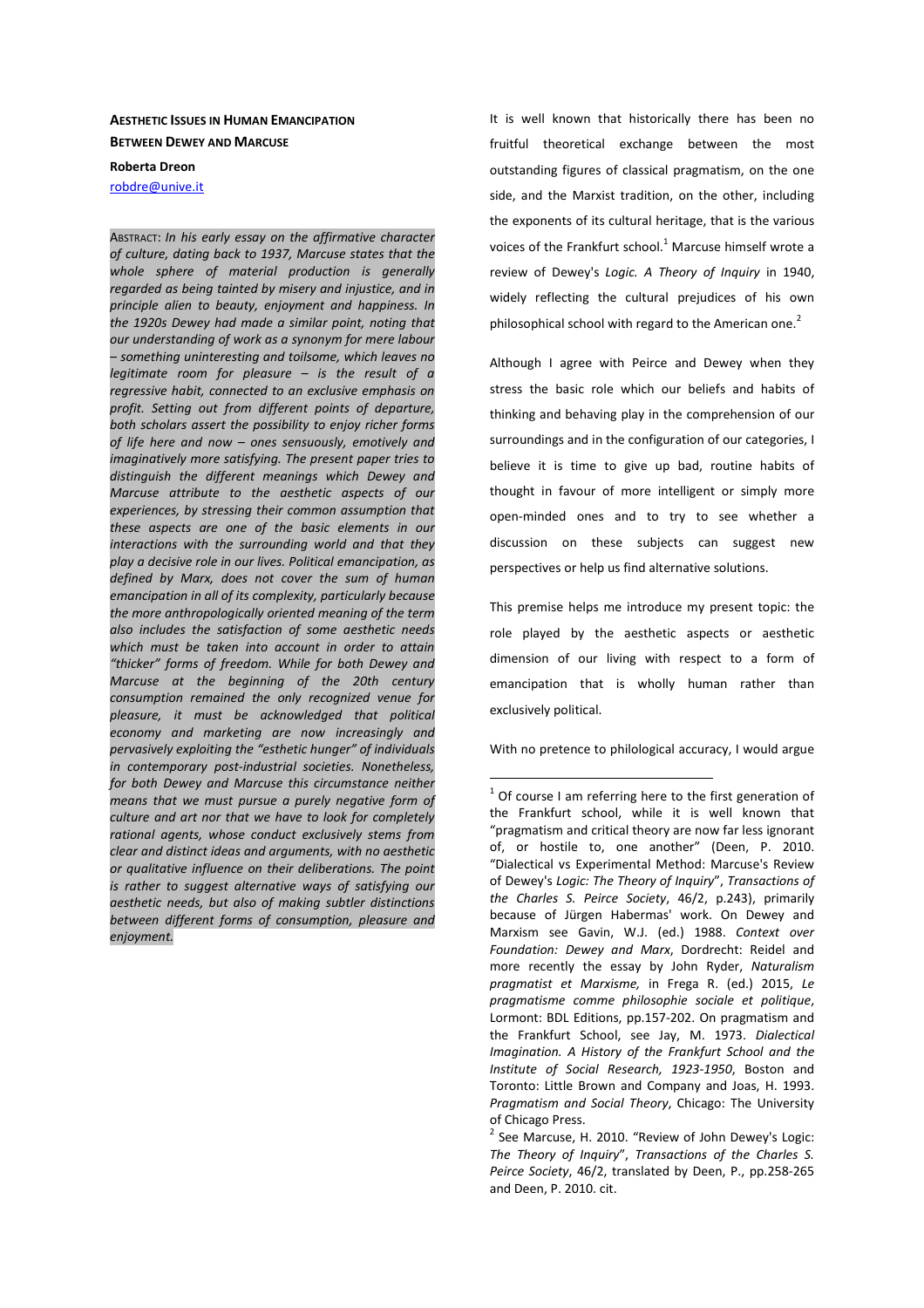that the notorious distinction between political and human emancipation – traced by Marx in his famous essay on the Jewish question in  $1844^3$  – may be invoked here in support of the thesis that both for John Dewey and for Herbert Marcuse real human emancipation cannot be confined to equality before the law.

Of course this is not to deny that other factors are structurally crucial for the development of a good form of shared living. It is almost trivial to say that access to survival resources together with both negative and positive forms of freedom are necessary preconditions. However, the above-mentioned philosophers, although from different perspectives, share the assumption that a form of democratic, non-repressive society must take into account the concrete man, as opposed to the abstract citizen, with his biological and existential needs to be satisfied and his desire to enjoy life, i.e. to achieve a sensuously, emotionally and imaginatively richer form of living. This also means considering the basically social structure of human living, including both aggressive and sympathetic aspects, in order to shape a new kind of non-repressive society (Marcuse) or a democracy understood as "a life of free and enriching communion" (Dewey). $4$  In other words, it is my contention that according to both authors the aesthetic aspects of our typically human form of life play a central role in the configuration of our societies and have deep political implications.

The outstanding role played by the aesthetic in configuring our forms of life is evident first of all for both Marcuse and Dewey in its negative aspects, in both political and economic terms. In *Freedom and Culture* Dewey points out that the emotions and imagination are much more powerful than information and reason as a

 $\overline{a}$ 

means of shaping public sentiment and opinion. He shows just how deep totalitarian control can go by affecting feelings, desires and emotions.<sup>5</sup> Totalitarian regimes are able to exploit the human need to belong to a community, the human desire to escape responsibility, as well as our impulse towards submission and our desire to find satisfaction in shared creative activities.<sup>6</sup> On the other hand, Marcuse's "Political Preface" to *Eros and Civilization* emphasizes a typical feature of presentday affluent societies: the fact that authorities have almost no need to coercively control citizens, because they are now able to satisfy human erotic and aggressive drives both by means of the market, by transforming goods into libidinal objects, and by means of cultural industries, by producing creative sublimations of human instincts.<sup>7</sup>

However, for both authors these circumstances do not mean that we have to deny human needs, desires and emotions because they let us be controlled by external forces. This is a rather peculiar stance if compared to the long philosophical tradition going from Plato to Adorno.

With particular reference to Marcuse, it must be said that this attitude strongly characterizes his thought in contrast to the positions of the other members of the Frankfurt School, hence reinforcing my hypothesis that a fertile comparison can be traced between Dewey and Marcuse from the point of view of the correlations between aesthetics and politics. By contrast, Adorno's prejudices against any form of aesthetic enjoyment, seen as a means of supporting and reinforcing the *status*  quo, are well known.<sup>8</sup> In opposition to this negative philosophical attitude, both Dewey and Marcuse – at least in his middle period – stress the structural role of

<sup>3</sup>Marx, K. 1978. *Zur Judenfrage*, in Marx, K. - Engels, F. 1978, *Werke Band I*, Berlin: Dietz Verlag, pp.347-377.

<sup>4</sup> Dewey, J. 1984. *The Public and Its Problems*, in *The Later Works, 1925-1953, Volume 2: 1925-1927*, Carbondale and Edwardsville: Southern Illinois University Press, p.350. Dewey is here explicitly recalling Walt Whitman.

<sup>5</sup> Dewey, J. 1988. *Freedom and Culture*, in *The Later Works, 1925-1953, Volume 13: 1938-1939*, Carbondale and Edwardsville: Southern Illinois University Press, p.70.  $<sup>6</sup>$  Ibidem, pp.88-89.</sup>

<sup>7</sup> Marcuse, H. 1966. *Eros and Civilization. A Philosophical Inquiry into Freud*, Boston: Beacon.

<sup>&</sup>lt;sup>8</sup> See the section entitled "Artistic enjoyment" in Adorno, T.W. 1984. *Aesthetic Theory*, London: Routledge and Kegan Paul.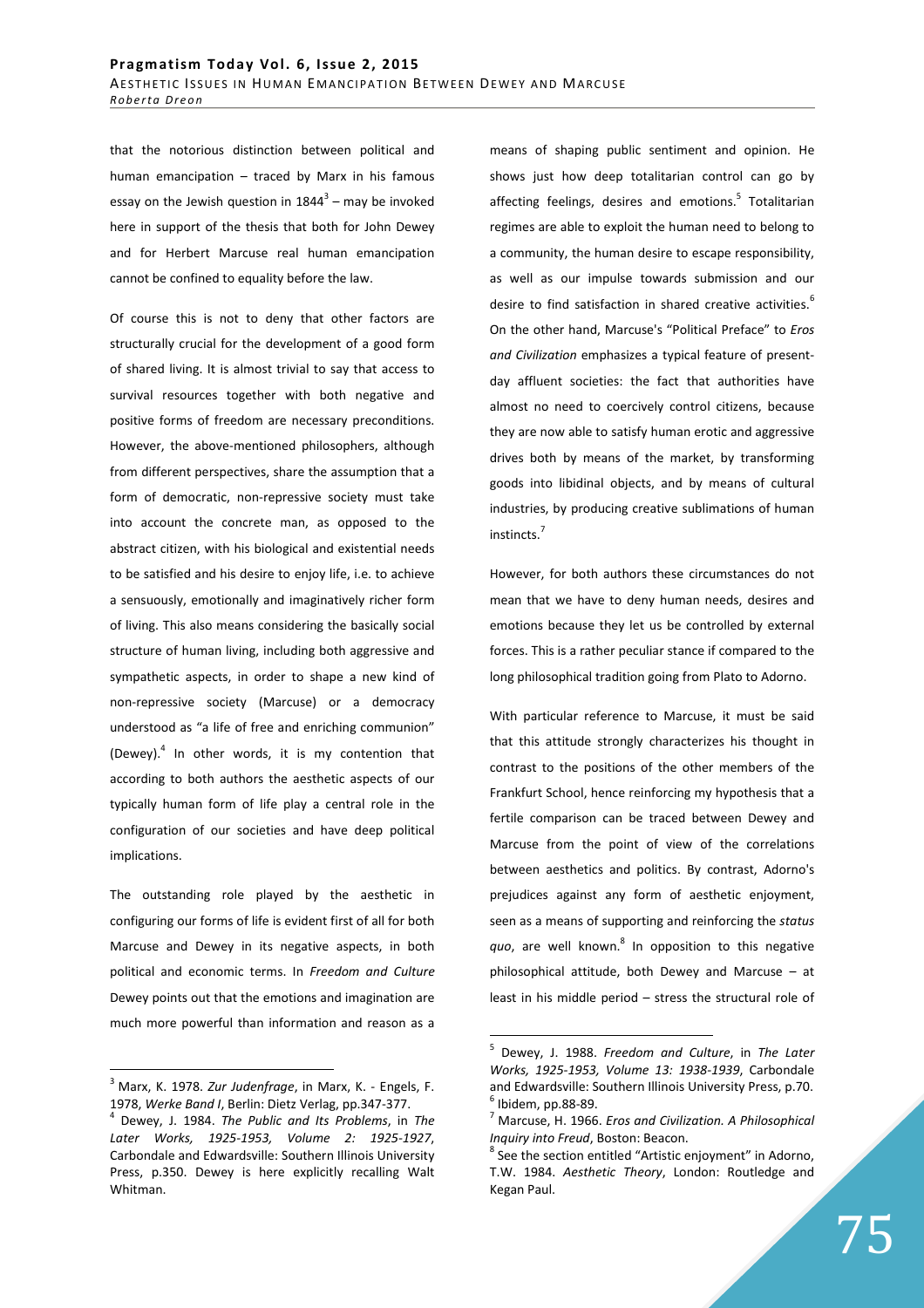human sensitive and sensuous needs and search for alternative, non-regressive forms of human satisfaction through the model of a non-repressive society or a democratic way of life, capable of taking into account the fact that man is not just a political animal but also a "consuming" one in search of enjoyment and an enhancement of life.<sup>9</sup>

But this close connection between aesthetics and politics can be grasped even through a merely exterior observation of the two philosophers' production. The essays and books from Marcuse's so-called middle and late period (from 1932 to 1978) $^{10}$ , while having a strong political focus, always devote a chapter or paragraph to a discussion of the "aesthetic dimension", or of a "new sensibility". Dewey, in turn, devoted an important chapter of his *Experience and Nature* and a whole book to the aesthetic aspects of our experience and to reflections on the arts; and these texts were written precisely in the two decades when he published his most important political works, that is the 1920s and 1930s.<sup>11</sup> Furthermore, with regard to this point, it is worth stressing the fact that these were the years immediately preceding and following the Great Depression, that is the first major crisis of a highly industrialized society, combined with the emergence of financial capitalism.

This factor leads me to point out a first similarity between the two philosophers: the methodological starting point they share. Both start from the material conditions of existence or – with reference to Dewey's more anthropologically oriented stance – from the material culture they belong to. The intellectual

dispositions they critically consider – on the one hand the so-called affirmative character of culture, on the other the traditionally modern form of individualism – are considered to be deeply connected to the technological and economic (industrial) means of producing resources and to the financial and political ways of managing them. In either case, this does not amount to the sort of determinism which follows as the ultimate result of a certain stiff Marxist tradition; that is, it does not imply the thesis that our cultural superstructures are caused by and can be reduced to material conditions. Rather, it means that we have to take into account the peculiar qualities – not only the natural qualities, but also the social or economic ones – of the environment which we belong to and which we contribute to configure from within, even through our ideas about the way of interacting with these conditions, of managing them, of coping with them, and so on. $^{12}$ 

A second element of convergence, a rather conspicuous one, is that both Dewey and Marcuse – albeit in a completely independent manner from one another, of course – presuppose a broad conception of the aesthetic as an aspect of human experience or of human life as such, whose manifestations in properly artistic activities and products represent one aspect of the phenomenon, without assimilating it completely. This point, in my opinion, is closely related to a third factor, which plays a relevant role in both the philosophies we are considering, that is the rooting of the aesthetic dimension in the biological, naturalistic aspects of our humanity. I believe that this kind of anthropological attitude towards the aesthetic is connected, on the one hand, to the deep influence which Schiller and his *Letters on the Aesthetic Education of Man* exercised on Marcuse. $^{13}$  who originally reinterpreted them by means

 $\overline{a}$ 

<sup>9</sup> Dewey, J. 1984. *The Public and Its Problems*, cit., p.321. <sup>10</sup> See Reitz, C. 2000. *Art, Alienation, and the Humanities. A Critical Engagement with Herbert Marcuse*, Albany NY: State University of New York Press, who distinguishes three different periods in Marcuse's philosophical production (p.11).

<sup>11</sup> Cf. Dewey, J. 1988. *Experience and Nature*, in *The Later Works, 1925-1953, Volume 1:1925*, Carbondale and Edwardsville: Southern Illinois University Press and Dewey, J. 1989. *Art as Experience*, in *The Later Works, 1925-1953, Volume 10: 1934*, Carbondale and Edwardsville: Southern Illinois University Press.

 $12$  See Ryder, J. (cit.) on materialism.

<sup>13</sup> Schiller, F. 1992. *Über die ästhetischen Erziehung des Menschen in einer Reihe von Briefen*, in Schiller, F. 1992, *Theoretischen Schriften*, Volume 8 of *Friedrich Schiller. Werke und Briefe in zwölf Bände*, Frankfurt a.M.: Deutsche Klassiker Verlag, pp.556-676. English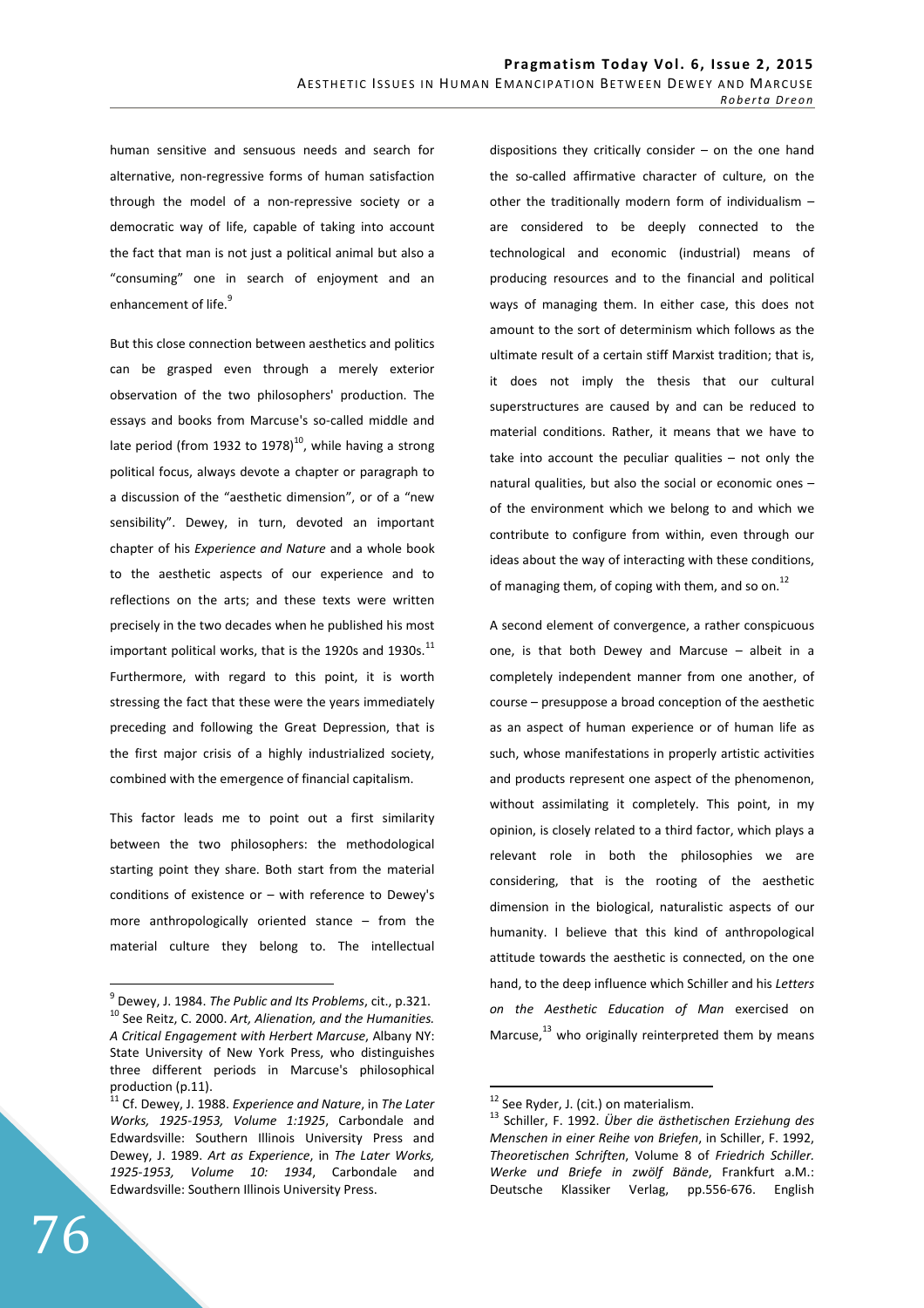of Freudian categories; and, on the other hand, to Dewey's non-dogmatic reading of Darwin's writings, which was originally connected to William James' generally naturalistic and continuistic attitude.

Nonetheless, these important, if partial, convergences should not prevent us from noting some great differences with regard to the ultimate results of Marcuse's and Dewey's respective enquiries, which have a lot to do with their conception of the arts and their idea of high and mass culture. Another particularly serious point of divergence is represented by Marcuse's final negative and consciously transcendent stance with respect to the specific conditions we live in and Dewey's idea of changing things from the inside, but also to his genuinely pluralistic stance, based on the idea of seeing not just what is wrong in our lives, but also what works differently and might have unexpected, fruitful consequences.

The first aspect to be considered, in my opinion, are the convergences between Marcuse's criticism of so-called affirmative culture and Dewey's interpretation of the old individualist paradigm. Both these kinds of criticisms focus on aesthetic, emotive and imaginative factors that are deeply entrenched in society we live in, considered from the point of view of its economic and political configurations.

Secondly, it is necessary to examine the anthropological meanings of the aesthetic aspects of our interactions with the natural and naturally social world, which in both cases do not coincide with artistic practices, objects or events. In both authors aesthetics appears to have political implications, as it concerns the very social conditions we share as human livings.

Finally, I will conclude by pointing out some divergences between the two philosophers, which remain important even if we can appreciate some

<u>.</u>

affinities on this topic, at least in a certain phase of their philosophical production.

### **1. Critical convergences**

As a point of departure, I would suggest focusing on the common ground that may be found between Dewey's critical attitude towards the traditional modern version of individualism and Marcuse's criticism of so-called affirmative culture, which finds a complementary development in his analysis of the pros and cons of hedonism.<sup>14</sup>

In 1929 Dewey argued that the material culture we live in deeply influences the kind of men we are and the beliefs we hold.<sup>15</sup> That is to say that technologically advanced means of industrial production and the kind of financial management exclusively oriented towards private profit are not merely exterior factors in respect to our identities; they are not marginal aspects we should entrust to economists and financial managers, in order to preserve a genuinely individual space of spiritual freedom and a distinctly cultural dimension. This is precisely the heritage of the old individualism, based on the prejudice that the individual is first of all an isolated and independent entity, whose happiness is to be pursued in an exclusively spiritual sphere, legitimating – on the earthly side – a laissez-faire economy of unrestrained private wealth accumulation.

From this point of view, Dewey's contention is that the new forms of association produced by the new means of

translation: Schiller, F. 1994. *On the Aesthetic Education of Man in a Series of Letters*, Bristol: Thoemmes.

<sup>14</sup> See Marcuse, H. 1965. *Über den affirmativen Charakter der Kultur*, in *Kultur und Gesellschaft I*, Frankfurt a.M.: Suhrkamp, pp.56-109. English translation: Marcuse, H. 1968. *The Affirmative Character of Culture*, in *Negations. Essays in Critical Theory*, Boston: Beacon, pp.65-98. Cf. also Marcuse, H. 1965. *Zur Kritik des Hedonismus*, in *Kultur und Gesellschaft I*, Frankfurt a.M.: Suhrkamp, pp.128-168. English translation: Marcuse, H. 1968. *On Hedonism*, in *Negations. Essays in Critical Theory*, Boston: Beacon, pp.119-150.

<sup>15</sup> Dewey, J. 1988. *Individualism Old and New*, in *The Later Works, 1925-1953, Volume 5: 1929-1930*, Carbondale and Edwardsville: Southern Illinois University Press, pp.41-123.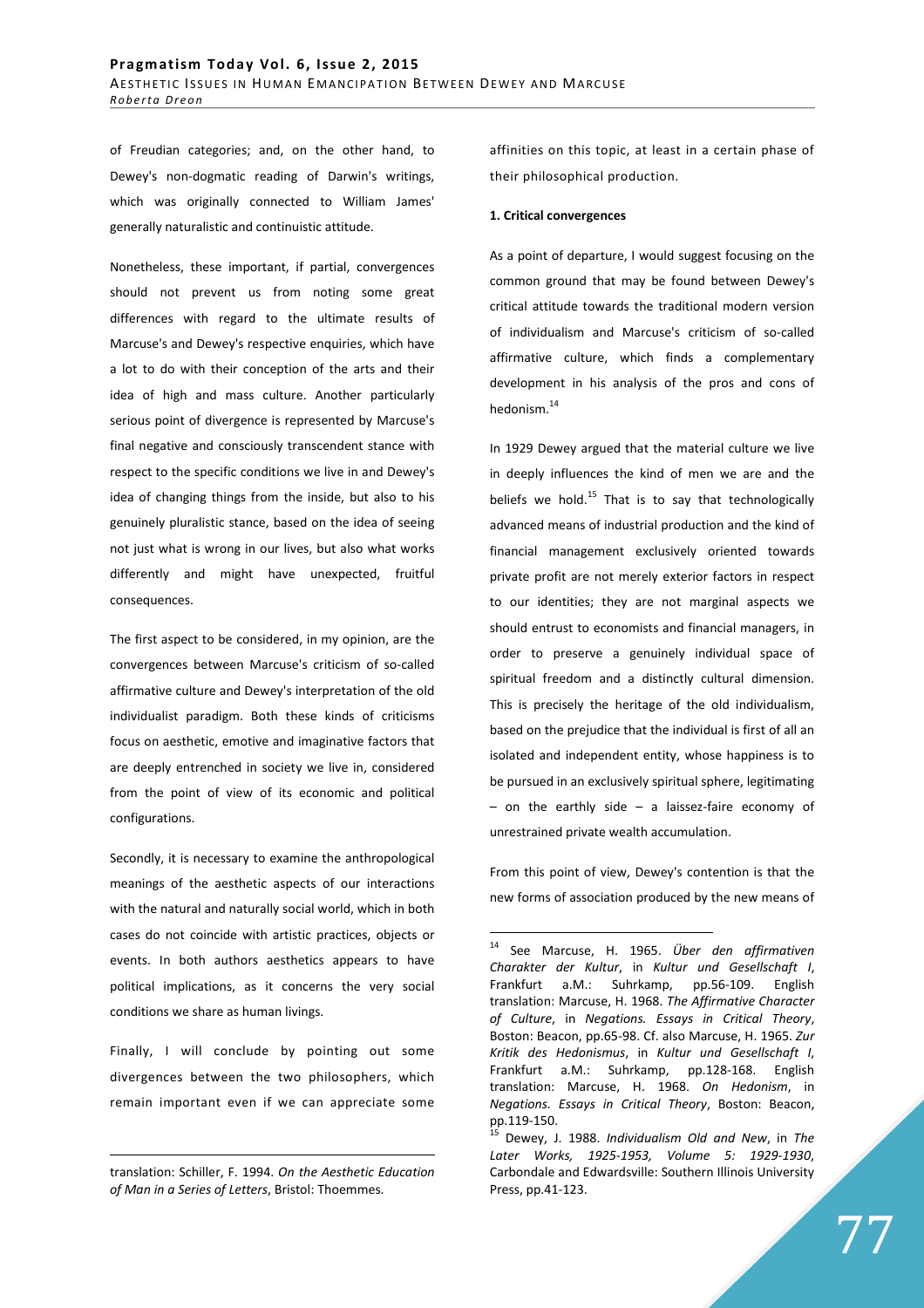production, while generally characterized by depersonalization, superficial forms of coexistence and mere consumerist satisfaction, can play a positive role in making the limits of old individualism clear: its elitist vocation, its dualism between mind and body and its responsibility in bestowing supremacy on the intellectual realm to the detriment of the satisfying of human material needs. From this point of view, we will see that these new forms of association play a role that is similar to that performed by hedonistic issues in Marcuse's criticism of affirmative culture.

A very important point for the present argument is the fact that according to Dewey in order to develop new forms of individualized and associated living we need a different sensibility that does not wholly correspond to deliberative reason. It is not enough to change the explicit reasons for our behaviour: we need to get to the emotional or qualitative basis of our habits and beliefs, we need to meet the human need not simply for an alleged crystal-clear conscience, but also for a fuller and more satisfying life with others and with the environmental conditions we live in.

This peculiar connection between materialism and the claim to a more integral form of human realization, capable of taking into account our aesthetic needs, can also be found in Marcuse's essay on the affirmative character of culture, dating back to 1937. His point of departure is amazingly similar to the pragmatist attitude: Marcuse criticizes the separation of what is useful and necessary from what is beautiful and enjoyable introduced by the ancient Greeks, and which implies a depreciation of human sensibility  $-$  so that the dualistic opposition between body and soul appears to have strong political implications, as is often stressed in Dewey's work. On the one hand, this separation of the useful from the beautiful and enjoyable is seen by Marcuse in his 1937 essay as the beginning of a process leading to the legitimation of what he calls "bourgeois praxis", that is the typical middle-class pursuit of one's own profit at the expense of other members of society. On the other hand, this separation is understood as confining happiness to the spiritual realm of culture, as basically entailing the need to transcend the empirical conditions of life. A purely interior kind of freedom is used to justify social and economic inequalities. The arts themselves contribute to this kind of situation, by being perceived as the only sphere for beauty, the only one in which spiritual enjoyment is permitted, while remaining essentially irrelevant to the conditions of material life.<sup>16</sup>

From this point of view, Marcuse acknowledges hedonism's claim to meet human sensible needs as a progressive one, struggling against the socially regressive idea of confining happiness to an alleged purely interior dimension. $^{17}$  Aside from this perspective, even the boom in mass consumption reflects people's claim to lead a happier and sensuously richer life; at the same time it exposes the elitist character of affirmative culture together with its complicity in the unequal distribution of resources.<sup>18</sup>

It is possible to argue, therefore, that a significant convergence between Dewey and Marcuse would appear to emerge with respect to their understanding of

<sup>17</sup> Cf. Marcuse's essay on hedonism.

 $\overline{a}$ 

 $18$  It must be noted that this position was not always coherently sustained by Marcuse, who reached more regressive positions in his later essay *The Aesthetic Dimension*, dating back to 1978 (Marcuse, H. 1978. *The Aesthetic Dimension. towards a Critique of Marxist Aesthetics*, Boston: Beacon). For a wide-ranging and sharp interpretation of Marcuse's theoretical tensions or even ambiguities see Reitz, C. (cit.), who convincingly describes these aspects of Marcuse's thought as the transition from an idea of art as something that goes against alienation to a conception of art as deliberate alienation or a moving away from material conditions of life in late-capitalist societies.

<sup>&</sup>lt;sup>16</sup> On this point it must be noted that Marcuse offers a different interpretation of Schiller's *Briefen* (cit.) in his essay on the affirmative character of culture compared to other texts of his. Even if the subject cannot be dealt with in this paper for evident reasons of length and opportunity, in my opinion Marcuse's understanding of Schiller's philosophical work played a crucial role in the development of his thought; in particular we find a similar oscillation in Schiller and in Marcuse between the idea of an emancipation from alienation through art, leading to human fulfilment, and the idea of art and beauty as opposed to empirical reality.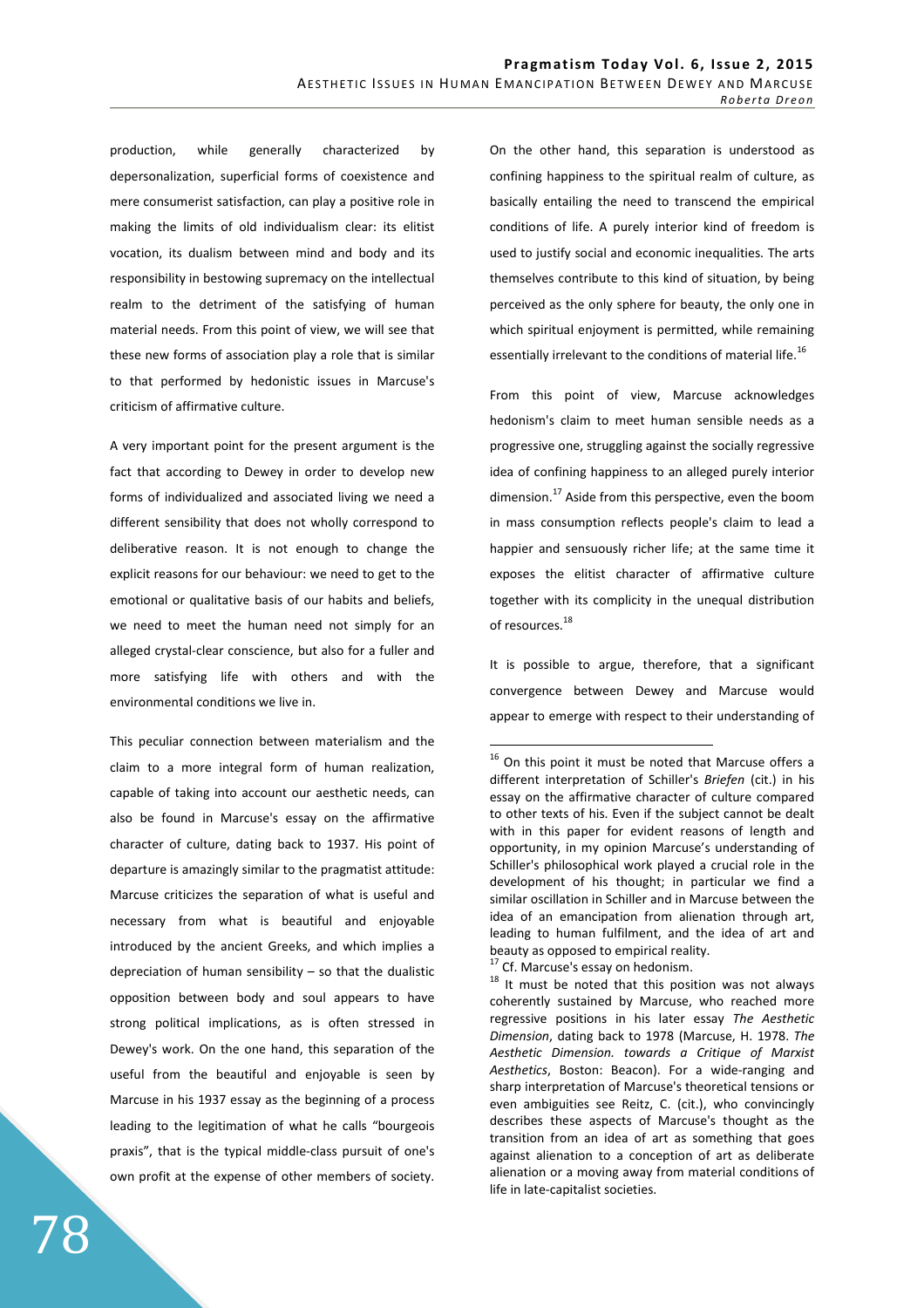life conditions in highly industrialized societies, although the two philosophers reached these conclusions by completely independent paths. According to both, in societies of this kind human lives seem to be divided into separate realms, one devoted to work exclusively for profit, and another devoted to culture and the arts, where  $-$  as already noted  $-$  enjoyment is perceived as legitimate but also as basically irrelevant to the conditions of material life. $^{19}$  To complete the picture and update it to the present day, we should add a third component, that is the ever-expanding realm of consumption, in which enjoyment is allowed and indeed encouraged, but of course not primarily for the sake of human happiness. While both Dewey and Marcuse were able to detect this trend when it was first emerging, it must be acknowledged that now political economy and marketing are increasingly and pervasively exploiting the "esthetic hunger"<sup>20</sup> of individuals in contemporary postindustrial societies.

#### **2. Understanding the aesthetic**

 $\overline{a}$ 

But what about the meaning of "aesthetic" for these authors?

It must be recognized that they do not share exactly the same view of the aesthetic aspects of our life; nonetheless, some interesting similarities can be usefully summed up in order to then develop a more

detailed analysis of Dewey's and Marcuse's views on the subject.

The first thing to say is that clearly both philosophers do not confine the aesthetic dimension to the arts – neither to art products nor to artistic production and reception. The arts are envisaged as possible intensifications, enhancements or deepenings of some aesthetic traits of our experiences, on the grounds of their basic continuity with experience. Alternatively, the arts are understood as possible sublimations of erotic or life instincts, but they are not seen to cover the whole range of meanings of the aesthetic.

A second common aspect is constituted by a kind of naturalistic stance, oriented towards the biological roots of the aesthetic, with a focus, on the one hand, on human organic dependence on a natural and naturally social environment, and, on the other, on human instinctual nature. In both cases this view does not amount to a kind of reductionism making higher forms of human behaviour causally dependent upon physical structures, and dissolving the former into the latter. Rather, in both Dewey and Marcuse a kind of anthropologically oriented stance can be found which has to do with the dynamic, historical and even social configurations of our structurally dependent human nature, of our ultimately being living creatures. In this sense my contention will be that for both authors the aesthetic is ultimately connected to a tendency to enhance life.

A third correlated aspect regards their common, if independent, struggle against the dualism between body and mind, body and soul, sensibility and rationality, which is linked to an aspiration to more integral – as opposed to one-sided – forms of life and satisfying consummatory experiences. Let us begin with Dewey.

I would argue that the word 'aesthetic' for Dewey is first of all understood as an adjective or as an adverb characterizing our immediate interactions with our environment as being favourable or harmful for us,

 $19$  There is also another point of convergence to be noted here, that is Dewey's and Marcuse's idea of work. Although there are some ambiguities in Marcuse's writing on this subject, in this paper as well as in the later essay on liberation the German philosophers deeply criticizes the one-sided conception of work as exclusively oriented towards profit, while confining spiritual enjoyment to the realm of culture and of the arts. On this subject see also Marcuse's essay "Über die philosophischen Grundlagen des

wirtschaftwissenschaftlichen Begriff der Arbeit", *Archiv für Sozialwissenschaften und Sozialpolitik*, 69, pp.257- 292. (English translation: *On the Philosophical Foundations of the Concept of Labour in Economics*, in Marcuse, H. 2005: *Heideggerian Marxism*, edited by Wolin, R. and Abromeit, J., Lincoln and London: University of Nebraska Press, pp.122-150).

<sup>20</sup> This formula can be found in Dewey, J. 1989. *Art as Experience*, cit., p.12.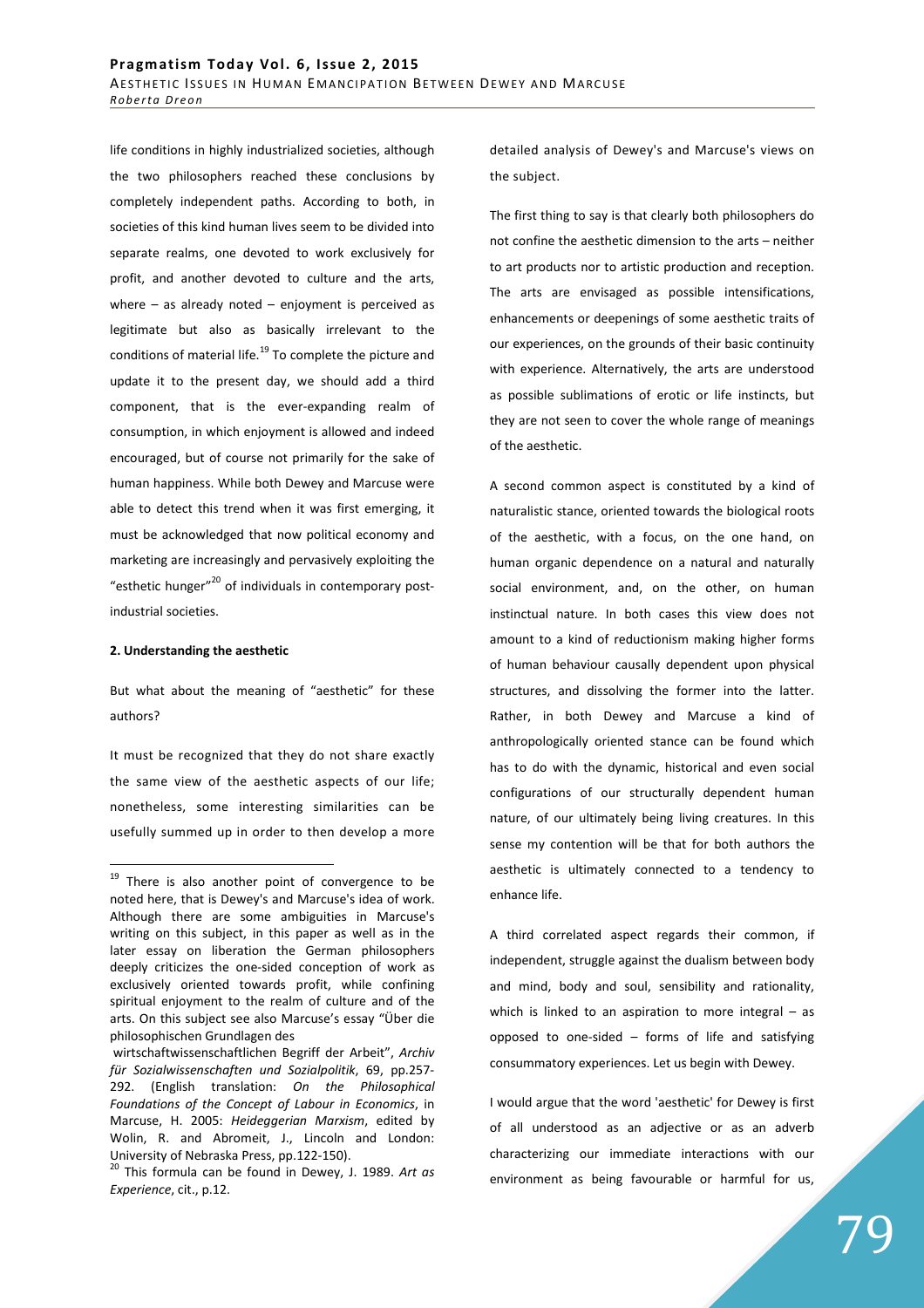comfortable and welcoming or dangerous and disturbing. In *Experience and Nature* Dewey says that there is no doubt that things surrounding us, whole situations and other men and women are first of all perceived as sweet, gentle and charming, or as bitter, painful, disgusting. They make us enjoy or suffer, expand or feel oppressed. There is nothing mysterious in this phenomenon, because it is simply based on the human structural dependence on a natural and naturally social environment at all life levels. We are not primarily abstract minds, disembodied consciousnesses, completely autonomous subjects; we are not at all monadic entities, but rather living organisms, characterized by an outstanding high level of vulnerability to life conditions. For this reason the world around us affects us immediately before we can distance ourselves from these qualitative, affective or aesthetic meanings, before we can reflect and analyse the situations we experience from within and the various factors we interact with in view of other possible interactions. This is, of course, the beginning of inquiry, which is to say the method of intelligence, but it must be acknowledged that it is based on an aesthetic background. $^{21}$  We could speak of sensibility here: this is the reason for Dewey's recovery of the word "esthetic" based on its ancient Greek root  $-$  a use essentially shared by William James. However, in this case speaking of sensibility does not imply that the word "esthetic" primary refers to allegedly given sense data, but rather that it entails sensitive, affective, sensuous qualities.

We might formally sum up this meaning of the aesthetic aspects of our experience as a function of the structural dependence of human life upon the world. Or we could radicalize this thesis by suggesting that the source of aesthetic meanings lies in human biological dependence, vulnerability or exposition to the environment and to other human beings, so that it is here that we find the core of Dewey's cultural naturalism. The biological truism *Art as Experience* reminds us is that life itself cannot take place in an abstract vacuum, but requires resources, energies and possibilities in the dynamic environment it belongs to and which it contributes to changing from within. Hence we enjoy or suffer our life conditions, because man is a peculiarly dependent kind of organism, whose answers to the environment are not previously fixed, but remain open, uncertain and plastic (or flexible), as well as structurally dependent on the actions of other men and women.

The consequence of this last point is that our acknowledgement and perception of others are based on our aesthetic, qualitative experience of the environment we depend on, and therefore affect the very configuration of social groups at a basic level.

A second meaning regards the use of the word aesthetic to characterize peculiarly integrated experiences, that is those interactions which come to their consummation and do not amount to mere routine, but can be perceived as significant for our lives, as capable of enhancing our energies and enriching our existence. A good equilibrium is acquired and life can flourish not at the expense of other environmental factors and other living organisms, but in expansive and enhancing ways.

We should point out that these kinds of "consummatory experiences" prefigure non-competitive forms of enjoyment, in contrast to the classical economic interpretation of the pleasure pursued by consumers in terms of individual utility. $22$ 

 $\overline{a}$ 

 $21$  On this point, we might recall that James and Peirce also stressed the structural role of the aesthetic, qualitative or affective aspects on human cognition, choices and behaviours. However, I believe that Dewey more clearly connected these aspects to our dependence  $-$  as living beings  $-$  on the environment, by interpreting them in a way consistent with his own staunchly cultural-naturalistic perspective.

<sup>&</sup>lt;sup>22</sup> See Kanheman, D.-Wakker, P.P.-Sarin, R. 1997, "Back to Bentham? Explorations of Experienced Utility", *Quaterly Journal of Economics*, 112/2, pp.375-406 and Read, D. 2004, "Utility Theory from Jeremy Bentham to Daniel Kanheman", Working Paper LSEOR 04-64: The London School of Economics and Political Science.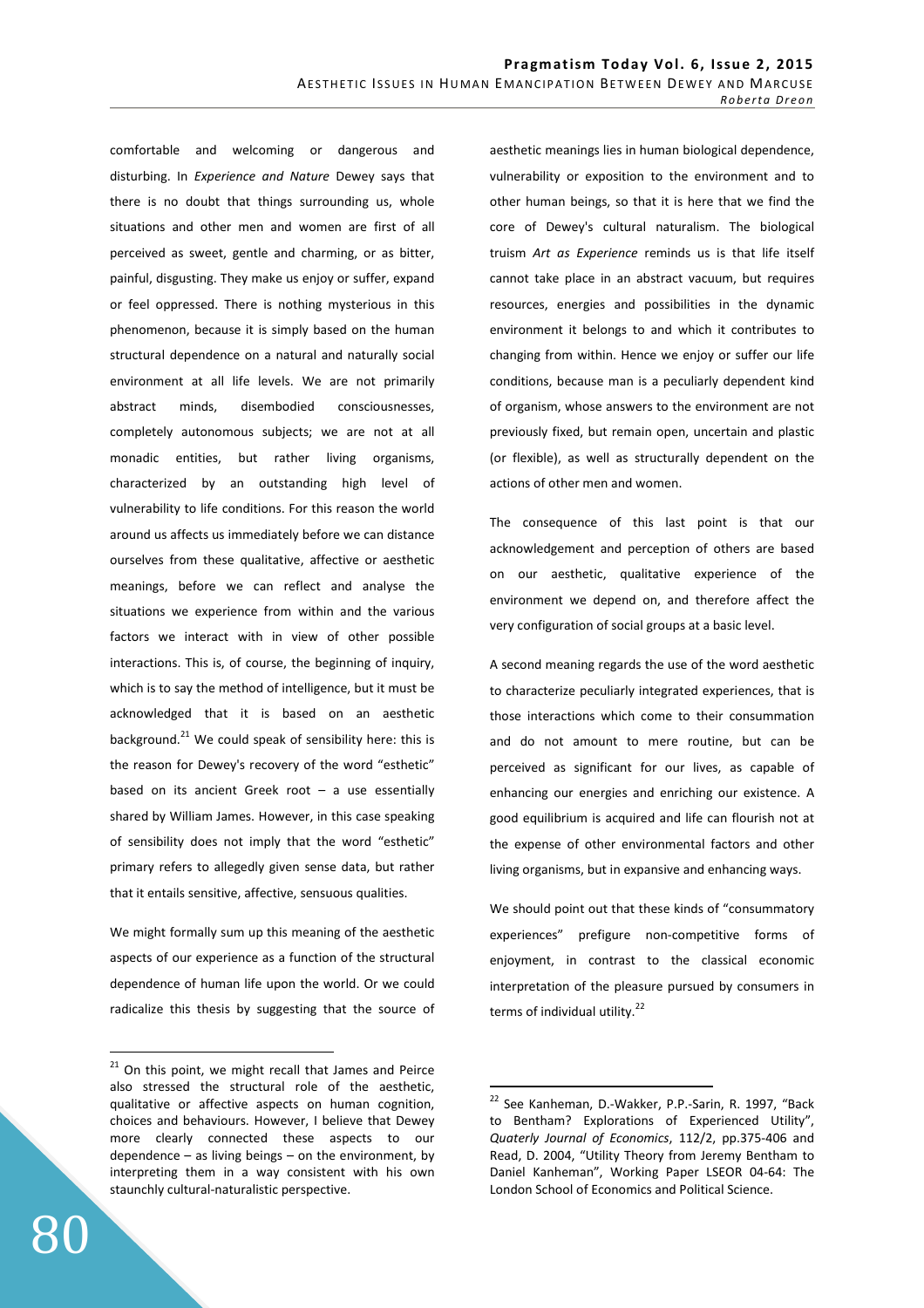Unfortunately these kinds of experiences supporting the flourishing of shared, satisfying forms of life are no longer to be found in many areas of advanced industrial society: we tend to take the lack of aesthetic qualities and enjoyment in work for granted, and to regard the lack of pleasure in science, morality or politics as a mark of seriousness and rigour. Moreover, we forget that things can work differently. These habits of thought and behaviours are so entrenched that they have become part of our identities and we need more intelligent kinds of habits to call them into question.<sup>23</sup>

Dewey understands the arts as continuous with these qualities of human experiences, as their deliberate development and enhancement. But the point is that our contemporary societies have confined the arts to museums, and their enjoyment to narrow dimensions of our life, whose compartmentalization is the consequence of modes of productions based on an extremely high level of labour division and on the reduction of work itself to mere labour, toil, and lack of enjoyment. This leads us to our contemporary scenario, where  $-$  according to Dewey  $-$  the fruition of fine arts often proves regressive, confirming this sterile separation both on the existential level and on the social one, and where most people have to satisfy their "esthetic hunger" by means of the market, in most cases through dissipative rather than life-enhancing aesthetic experiences.

Nowadays Dewey's forecast should probably be extended to the bursting of the world art bubble – that is of the alleged independence of  $art - by$  the financial market and the deliberate exploitation of our sensibility and need for a more integrated and joyful life by sharp marketing strategies.<sup>24</sup>

 $\overline{a}$ 

Dewey believed that philosophy must address the question of the unsuccessful functions that the arts very often play in our lives nowadays. His crucial point is that, if "democracy is ultimately a quality of social living",  $25$ we have to consider how humans actually are – and might be – aesthetically nurtured, by distinguishing in each case those conditions which contribute to a shared sense of enjoyed life and community from those that satisfy strictly private needs and in the long run foster a drying up of individual, social and environmental energies. A full democracy cannot dismiss these kinds of issues, which play an important role in shaping our way of life and even the background of our moral and political judgements.

Let us now come to Marcuse. I will focus on his middle period production, because in my opinion it is there that the German philosopher presents his most original ideas on aesthetic issues in relation to human emancipation and the notion of art. In particular, I will consider ch. 9 of *Eros and Civilization*, entitled "The aesthetic dimension", together with the 1969 book *An Essay on Liberation*, 26 where two chapters are devoted to the subject of the possible biological basis of materialism and to that of a new sensibility. Despite its title, Marcuse's later essay *The Aesthetic Dimension*, from 1978, reverts to a much more conservative idea of art and culture, partially under the influence, I suppose, of Adorno's hegemonic position in the intellectual discussion of those years.<sup>27</sup>

## Rennes.

<sup>23</sup> See Dewey, J. 1988. *Human Nature and Conduct*, in *The Middle Works, 1899-1924, Volume 14: 1922*, Carbondale and Edwardsville: Southern Illinois University Press.

<sup>24</sup> See Cometti, J.-P. 2012. *Art et facteurs d'art. Ontologies Friables*, Rennes: Presses Universitaires de

<sup>25</sup> See Green, M.J. 2008. *Pragmatism and Social Hope. Deepening Democracy in Global Contexts*, New York: Columbia University Press, p.2.

<sup>26</sup> Marcuse, H. 1969. *An Essay on Liberation*, Boston: Beacon.

Marcuse opened the 1978 essay on the aesthetic dimension by acknowledging his debt to Adorno's aesthetic theory and concluded it with a quotation from Adorno's and Horkeimer's *Dialektik der Aufklärung* (Frankfurt a.M.: Fischer; English translation: Cumming J. 1997, *Dialectic of Enlightenment*, London-New York: Verso).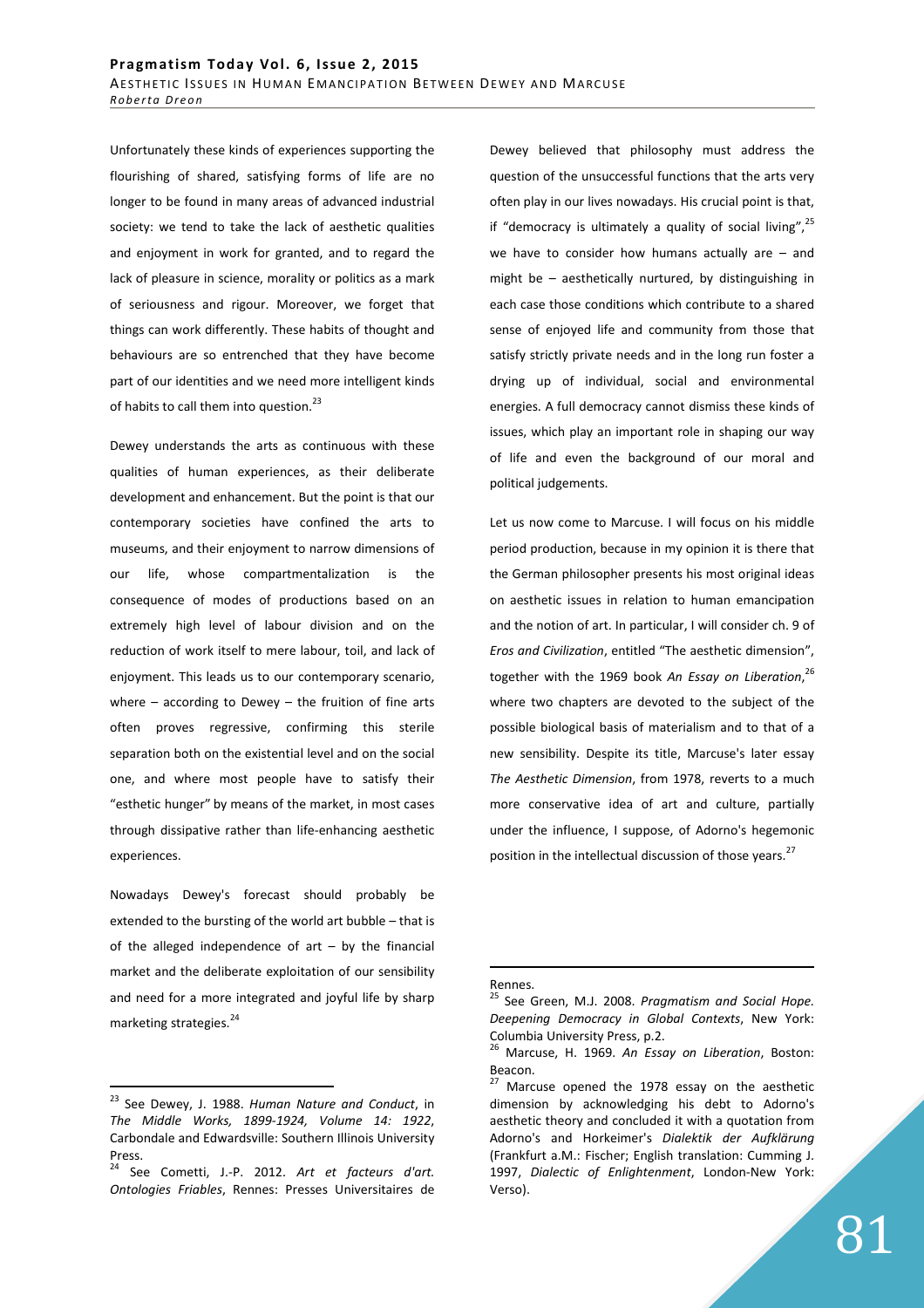In the books just quoted, Marcuse's conception of the aesthetic in relation to human life is clearly connected to his interpretation of Schiller's *Letters on the Aesthetic Education of Man* and to his reading of Freud's theory of basic human instincts from a political and anthropological perspective. Freud's thesis about the repression of aggressive and sexual impulses as the ultimate cause of psychological diseases is reinterpreted by positing historical and political forms of repression of instinctive human needs – representing the heritage of our own species – as what makes the establishment of civilization possible. The key point is that according to Marcuse's writing from this period it is possible to envisage other kinds of civilization that are not oppressive, and to direct human erotic impulses in such a way as to ensure more satisfying human relations, happier forms of life, sensibly and sensuously richer experiences.

From this point of view, what are aesthetic are first of all the needs connected to our senses, understood as sources of desire rather than simply as organs of perception. For sure, Marcuse saw in this Freudian category a new version of Schiller's *Stofftrieb*, that is the human attitude to find immediate satisfaction to our sensory and sensuous needs, to reproduce life, which has been historically submitted by human *Formtrieb*, understood as the attempt to impose a controlled order, a kind of pure rationality, characterized by its sharp separation from sensibility.

In present-day society these sensible needs for "earthly gratification"<sup>28</sup> tend to be translated almost exclusively into sexual forms. Marcuse points out that they are rather erotic instincts, that is impulses directed towards the enhancement and flourishing of life, which can find fulfilment in gratifying human relations – from erotic love to parental affection, from friendship to solidarity<sup>29</sup>

 $\overline{a}$ 

– together with the expansion of a sensuous and sensitive form of rationality.

This means that for the German philosopher human erotic and aggressive instincts are not inevitably antisocial, as argued by Freud. On the contrary, they must be acknowledged as constitutive parts of our humanity and developed in pro-social directions – such as in friendship, love and solidarity  $-$  in such a way as to promote the establishment of non-repressive, happy societies.

But we should add a further sphere of meaning of the aesthetic in our life. Marcuse originally developed Schiller's idea of the aesthetic state as an intermediate one, capable of acting as a mediator between sensibility and reason by making reason sensuous and sensibility fruitful, as opposed to merely dissipative. From this point of view, he speaks about a new sensibility and a new aesthetic ethos, capable of contributing to new forms of society and of satisfying the human need to live a more integrated life – a sensuously and imaginatively richer one, not condemned to fear and submission, but based on gratifying relations with other men and women, on living in a respected and nurtured environment, even on working with pleasure. Sensibility must be nurtured by the imagination and by the capacity to take other people's roles, thereby shaping an ethos capable of adequately fulfilling the basic human needs, instead of neglecting or repressing them.

Marcuse was explicitly proposing a utopia, whereby art, instead of being structurally separated as a fictive realm, becomes a technical activity whose purpose is to configure a new, non-repressive form of civilization, and

<sup>&</sup>lt;sup>28</sup> Cf. Reitz, C. cit., p.180.

<sup>&</sup>lt;sup>29</sup> There is a further problem here, in my opinion, that can only be briefly mentioned in this paper. It deals with Marcuse's ambiguity about the relationships among

these different forms of life enhancing human relations: are they to be regarded as expansions or non-regressive sublimations of a primary sexual impulse (as it would be possible to argue from a Freudian perspective) or are they simply different kinds of relations among humans, that cannot be derived from an alleged primarily only sexual drive, because they contribute to human life reinforcement and flourishing in a plurality of ways? In my opinion in his *Essay On Liberation* Marcuse seems to support this second thesis.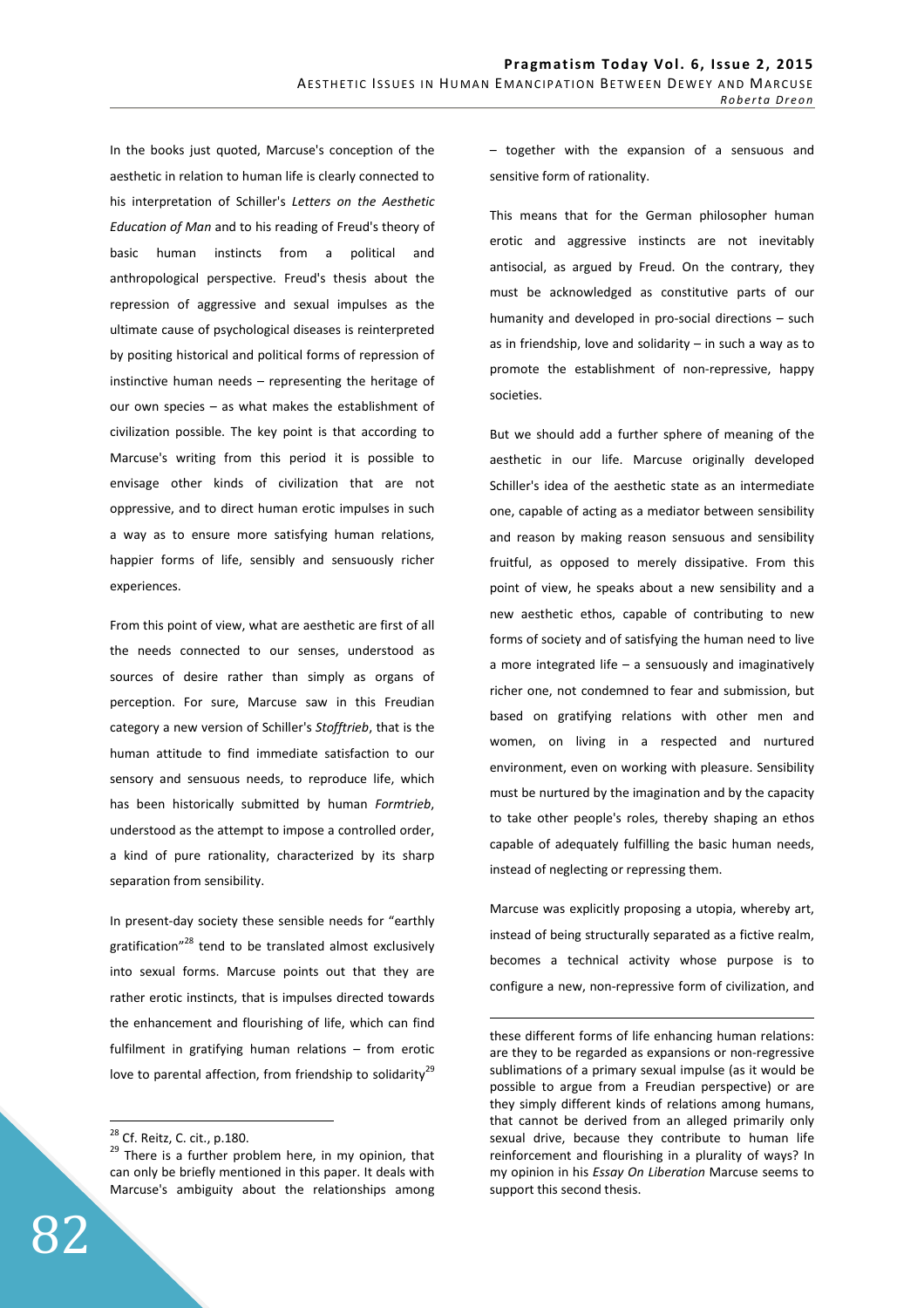the art product itself is not apart from reality but rather takes the form of a free and happy society, a good and beautiful one.

#### **3. Divergences on method (and why they matter)**

The late Marcuse abandoned this utopian view, returning to a more conservative conception of art. In *The Aesthetic Dimension* he reverted to the idea of art as an autonomous sphere and to an approval of the distinction between fine arts and high culture, on the one hand, and popular arts and culture on the other. Deeply disappointed by the contemporary development of affluent societies, he believed that the transcendent character of  $art^{30}$  had to be consciously used as a means to negate the current conditions of civilization. "Art as art", he argued, that is art as structurally separated and even alienated from life and reality, must be intentionally pursued for its capacity to express an extreme refusal of present conditions, while every apparent democratization of culture must be rejected because it implies a confirmation of these conditions – because it definitely acts in collusion with them.

To sum this up in a formula, Marcuse thought that art could not positively contribute to human emancipation, but had to play a merely negative, if still capital, role. What are the causes of this turnabout?<sup>31</sup> I have already

 $\overline{a}$ 

referred to Adorno's influence, which is explicitly recognized in this last essay through an acknowledgement, as well as various quotations and references. But of course there is more to it.

With regard to Marcuse's theoretical perspective, one problem is constituted by the fact that the German philosopher makes the negative quality of  $art - its being$ apart, distinguished and transcendent from reality – an essential one, as though in every society in every part of the world and in every age artistic practices and productions were perceived as a realm separate from the life of the community they have developed from and which they belong to.

Dewey, on the contrary, denounced the museum conception of the arts as being the result of historical, political and even of economic conditions. He strongly struggled to avoid the current opposition between art and labour, art and scientific inquiry, art and morality or politics, trying to rescue aesthetic qualities and artistic possibilities within our present society. From this point of view, we might say that Dewey more successfully reinterpreted Hegel's teaching about the so-called *Vergangenheitscharacter der Kunst*, that is art belonging – now, not always – to our own human past. In the past the arts were an integral part of human life, deeply contributing to establishing and nurturing values, standards of judgements, institutions and so on. But even now there are forms of art we immediately identify with – we do not need any form of mediation to undergo the influence of advertising images, just as young people immediately identify with pop music. The problem is that neither aesthetics nor the philosophy of art seem to consider these phenomena a matter of analysis: they prefer leaving them in the hands of sociology.

But of course the greatest cause for Marcuse's turnabout was probably the overwhelming capacity of the economical system to spread everywhere, reaching every dimension of human life, the aesthetic one included, and of exploiting our deepest needs for its own profit.

<sup>&</sup>lt;sup>30</sup> In my opinion, this emphasis on the supposedly transcendent character of art and beauty is related to Marcuse's reading of Schiller's *Letters*, where Schiller himself insists on the necessity to find a criterion for judging empirical forms of beauty from an extraempirical perspective. See also Schiller's *Kallias, or on the Beautiful*. (Schiller, F. 1992. *Kallias oder über die Schönheit. Briefe an Gottfried Körner*, in Schiller, F. 1992, *Theoretischen Schriften*, Volume 8 of *Friedrich Schiller. Werke und Briefe in zwölf Bände*, Frankfurt a.M.: Deutsche Klassiker Verlag, pp.276-329).

 $31$  It is to be said that, as noted by Charles Reitz (cit.), this position is not new in the thought of Marcuse, who began his philosophical carrier by sharing a conservative vision of the Fine Arts, which he later criticized in his essays on the affirmative character of culture and on hedonism. Besides, it must be observed that even during its so-called middle period Marcuse's philosophy was characterized by some tensions with regard to these aspects.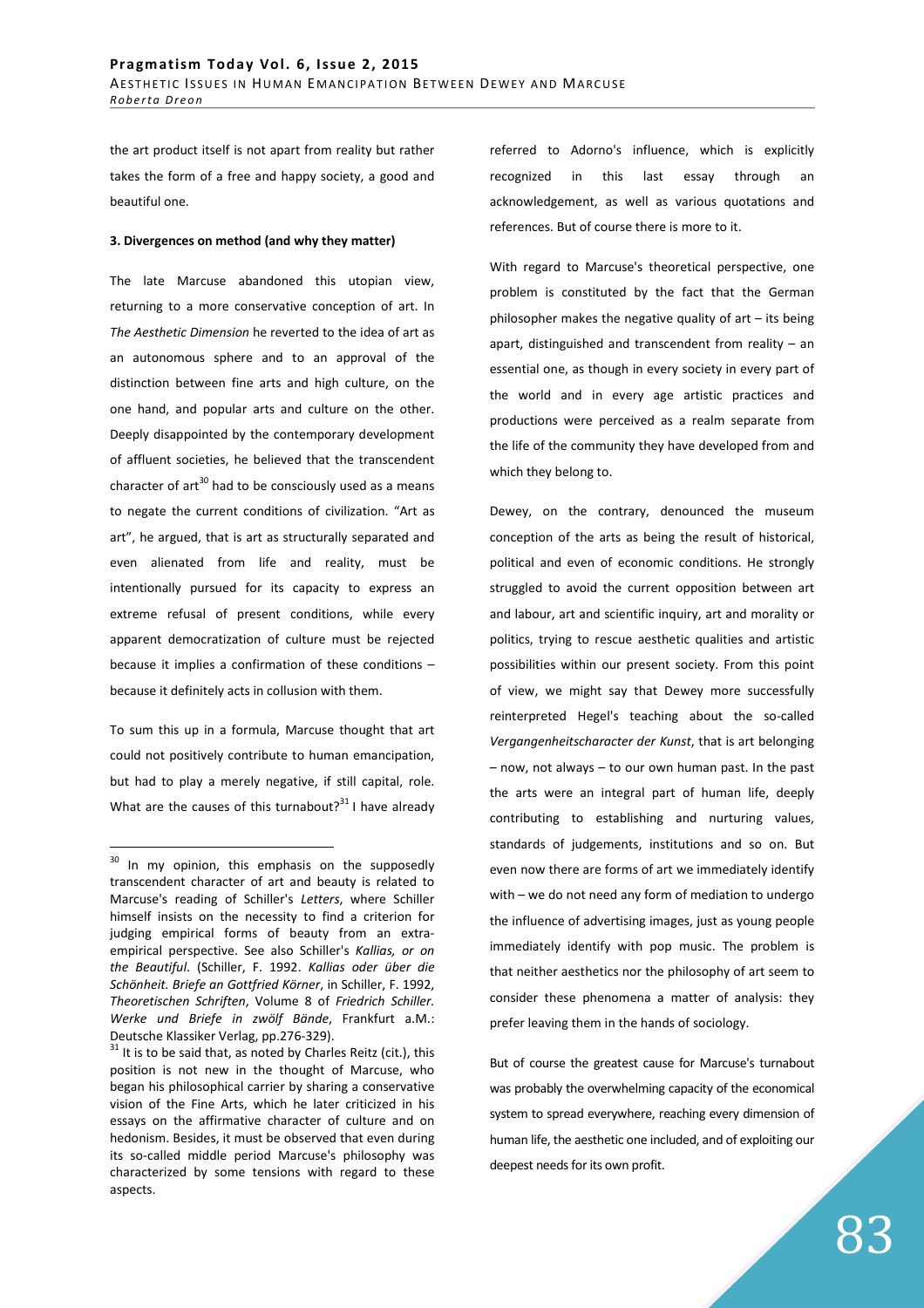This is an enormous problem, which cannot be neglected even from a Deweyan perspective. The ability of marketing to update the pattern of the *homo oeconomicus* by turning it into that of the *homo sentimentalis* is as astonishing as its skill to creatively exploit the wide range of possibilities opened by this change for its own sake.<sup>32</sup>

I have no solution to offer myself: I can only suggest that Dewey's deeply pluralistic stance towards our material culture can prove more fruitful than Marcuse's great refusal, which ultimately remains based on a dualistic approach opposing oppressive contemporary societies and utopian ones. But are existing societies really so rigidly and pervasively defined? Are their boundaries so clearly determined and their practices systematically oriented towards a single, repressive goal? Are our ways of life completely modelled after the same standard, are our patterns and habits of behaviour and thought always the same? Or is it not the case that they very often conflict with one another and are called into question? $33$ 

This strong opposition to an allegedly repressive civilization prevents us from finding different possibilities within this society and constitutes an obstacle for any attempt at transformative action. Dewey's pragmatist attitude instead tends to draw subtler distinctions within our material culture. In particular, I believe his attitude encourages us to distinguish between different habits of consumption, because alternative possibilities may be concealed behind new conditions of production and experience. We have some standards for discriminating between good and bad experiences, that is between inclusive and expansive ones or exclusive and regressive ones. For sure, these are not transcendental principles, but provisional and limited ones; sometimes they can be

<sup>32</sup> See Illouz, E., 2007. *Cold Intimacies. The Making of Emotional Capitalism*, Cambridge-Malden: Polity Press and Metelmann, J.-Beyes, T. (ed.), *Die Macht der Gefühle: Emotionen in Management, Organisation und Kultur*, Berlin: Berlin U.P.

rather vague, at other times they are overt, but here and now we can – and must – perceive different colours or at least different nuances.

Furthermore, a general Deweyan attitude remains open to the possibility of appreciating the means we use to achieve our ends.<sup>34</sup> If – as is often the case – we focus exclusively on our ends, and treat our means as 'mere' means, we must understand the reasons for this and find alternative solutions, other ways of responding and acting. We must rely on the "method of intelligence", while knowing that it is limited and provides no solutions or guarantees that can be valid in all circumstances.

This is probably not enough – for sure, it is not much. But it is something important, if we share Dewey's idea that democracy has (also) to do with the felt quality of our lives.

## **Bibliography**

 $\overline{a}$ 

- Adorno, T.W. 1984. *Aesthetic Theory*, London: Routledge and Kegan Paul.
- Adorno, T.W. Horkeimer, M. 1997. *Dialektik der Aufklärung. Philosophischen Fragmente,* Volume 3 of the *Gesammelte Schriften*, Frankfurt a.M.: Suhrkamp, translated by Cumming J. 1997, *Dialectic of Enlightenment*, London-New York: Verso.
- Cometti, J.-P. 2012. *Art et facteurs d'art. Ontologies Friables*, Rennes: Presses Universitaires de Rennes.
- Deen, P. 2010. "Dialectical vs Experimental Method: Marcuse's Review of Dewey's *Logic: The Theory of Inquiry*", *Transactions of the Charles S. Peirce Society*, 46/2, pp.242-257.
- Dewey, J. 1988. *Human Nature and Conduct*, in *The Middle Works, 1899-1924, Volume 14: 1922*, Carbondale and Edwardsville: Southern Illinois University Press.
- Dewey, J.1988. *Experience and Nature*, in *The Later Works, 1925-1953, Volume 1:1925*, Carbondale and Edwardsville: Southern Illinois University Press.

<sup>33</sup> See the *Introduction* to Judith Green's book (cit.) on the alleged 'clashes of civilization'.

<sup>&</sup>lt;sup>34</sup> See Mead, G.H. 1926. "The Nature of Aesthetic Experience", *International Journal of Ethics*, 36/4, pp.382-393 and Hickman, L.A. 1990. *John Dewey's Pragmatic Technology*, Bloomington and Indianapolis: Indiana University Press.